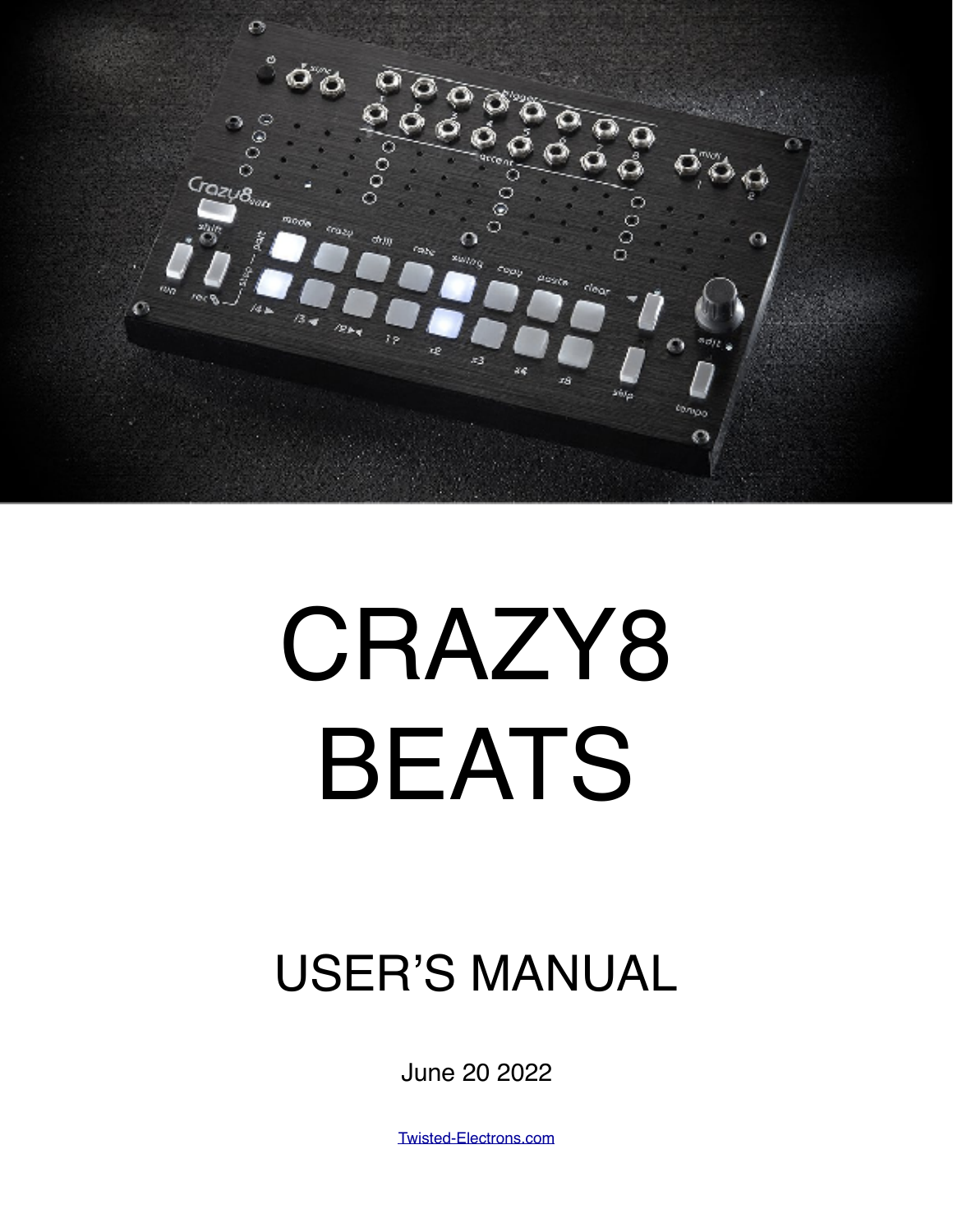## 1.1 FEATURES

Hybrid digital (MIDI) and analogue (Trigger/CV) **Sequencer** 

Al-in-one desktop and 40HP Eurorack module

- 8 MIDI tracks on 2 ports
- 8 Analog Trigger outputs
- 16 illuminated Pads
- 71 LEDs
- 0-5V Accent/CV output per step
- MIDI velocity, CC, per step.
- Trigger Input/Output to sync Crazy8Beats to other devices
- MIDI input to receive MIDI clock and setup parameters
- MIDI Clock sent on both ports
- 16 patterns per track
- Live recording of patterns with undo
- Up to 16 steps per pattern
- Different length, rate and direction per track (Polyrhythms)
- Patterns can be changed individually per track or all at once
- Up to 8 patterns can be chained to create a song
- 4 play modes per track (forward, reverse, ping-pong, random)
- Copy, Paste, Clearing of patterns
- 8 Levels of Swing per track
- Crazy feature enables probability and live remixing of patterns
- Drill effect (AKA ratcheting) with variable rate and programmable pattern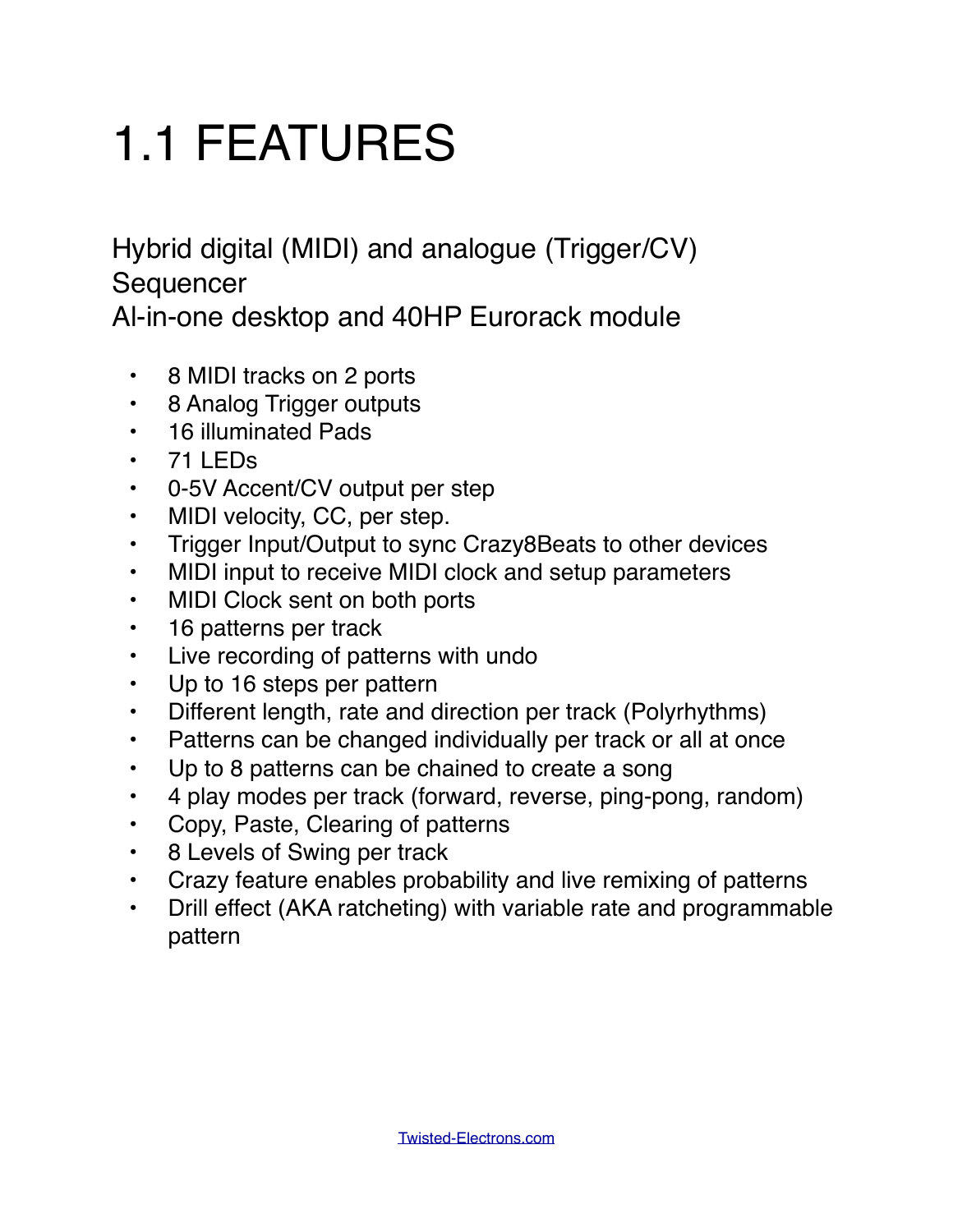# 1.2 GLOBAL FUNCTIONS

• Run (Play/Stop)

Used to start and stop the sequencer

• Tools

Press the TOOLS < button to activate or deactivate the tools menu. More details on the tools in chapter 4.

• Tempo change:



Change the tempo incrementally by holding TEMPO and rolling the data wheel. Clockwise increases the tempo, Counter-Clockwise decreases it. There are 64 tempo increments displayed on the 64 step LEDs

tempo You can also tap the tempo at any time simply by tapping the TEMPO button

• Change selected Track

Roll the encoder to select any track 1-8. The Pads briefly light up to indicate which track is selected

play o edit o

• Change Modes

Press the encoder down to jump between PLAY and EDIT modes described in chapter 2 & 37.

[Twisted-Electrons.com](http://Twisted-Electrons.com)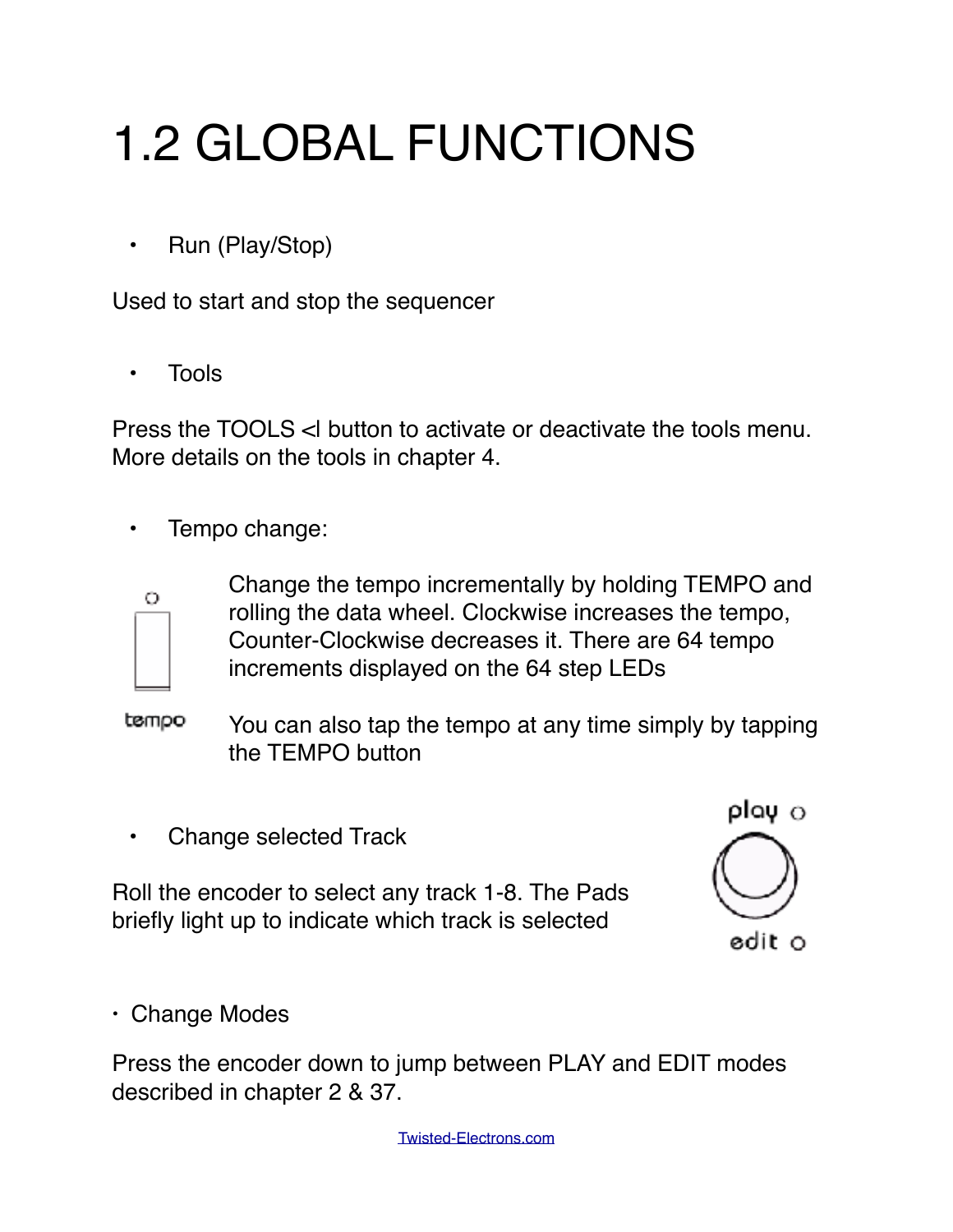### 2 PLAY MODE

Play Mode is like a playlist editor where we can choose which pattern a track is currently playing, and chain patterns to create a song.

#### 2.1 Mute/Un-mute Tracks Individually or all at once

Press and hold encoder knob for at least half a second. Now the top row of pads 1-8 will light up to show the enabled tracks. Now you can mute or un-mute tracks 1 through 8 by pressing the respective top pads.

Hold shift at the same time to enable/disable all tracks at once

А This information is automatically stored in EEPROM memory and loaded at startup

#### 2.2 Change Patterns

Press any of the pads to change the pattern of the selected track.

Hold shift to change all tracks to a same pattern.



A Solid lit pad indicates

the current pattern of the selected Track, flickering pads indicate the tracks that are currently being triggered.



The current pattern of each track is automatically stored in EEPROM memory and loaded at startup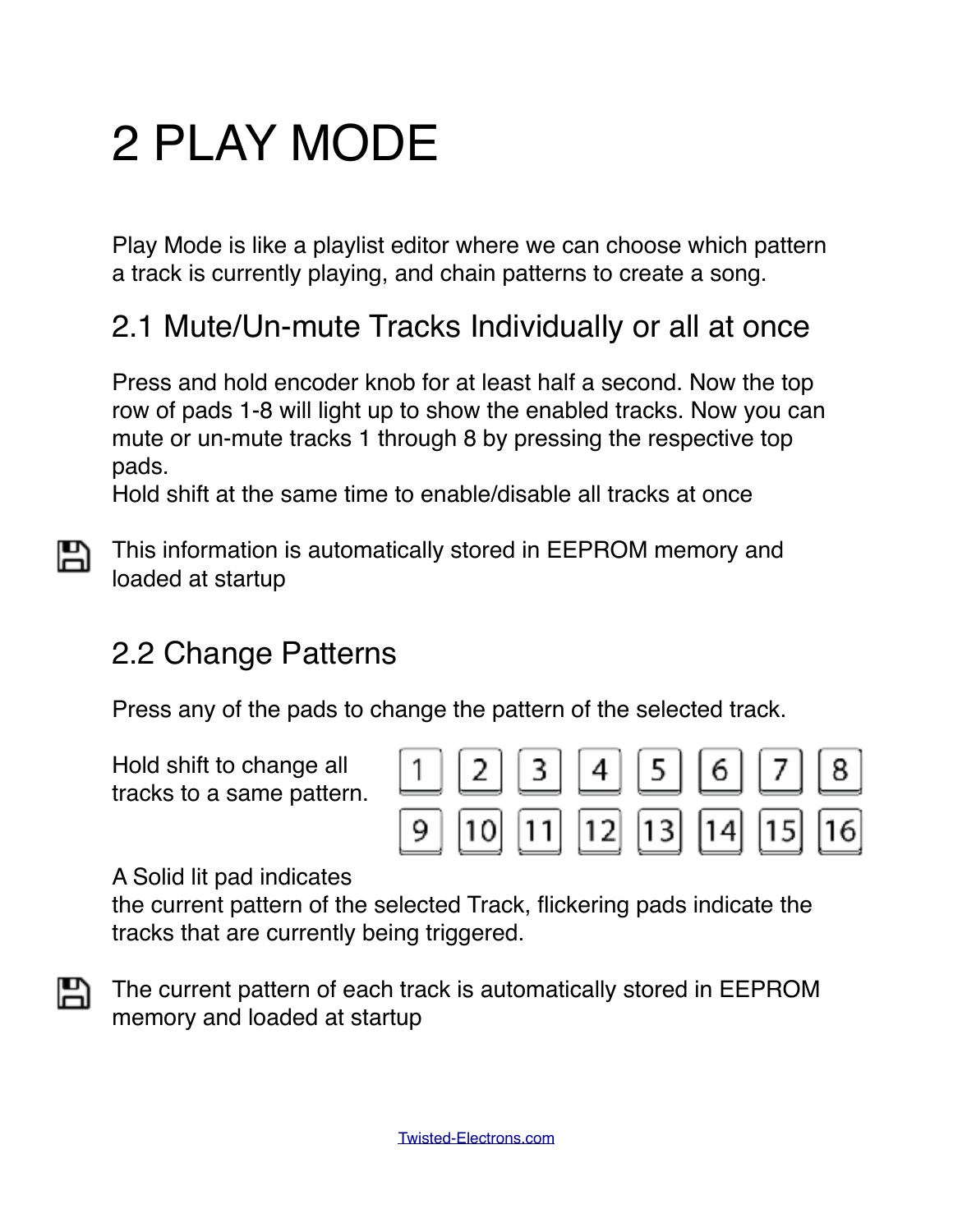#### 2.3 Chain Patterns

#### 2.3.1 Activate/Deactivate Pattern Chain Mode

Press rec to toggle pattern chain mode on & off at any time When rec is lit, Crazy8Beats will chain patterns to make songs.

Tip: Rec has a different function in edit mode!

#### 2.3.2 Pattern Chain Steps

In chain mode the top 8 pads are used to select a track, the bottom 8 pads represent the 8 steps or links of the chain. The encoder is used to choose the pattern to be played on the selected step.

The 8 chain steps can be individually enabled or disabled. To enable or disable a slot hold rec and press any bottom pad.

To assign a pattern to a chain step" -use the top row of pads to select a track -press one of the bottom pads to select a chain step -now turn the encoder to assign a patter to that step

When the sequencer is playing and rec is lit, the step pad corresponding to the step that is currently being played will flicker.

**This chains are automatically stored in EEPROM memory and loaded** at startup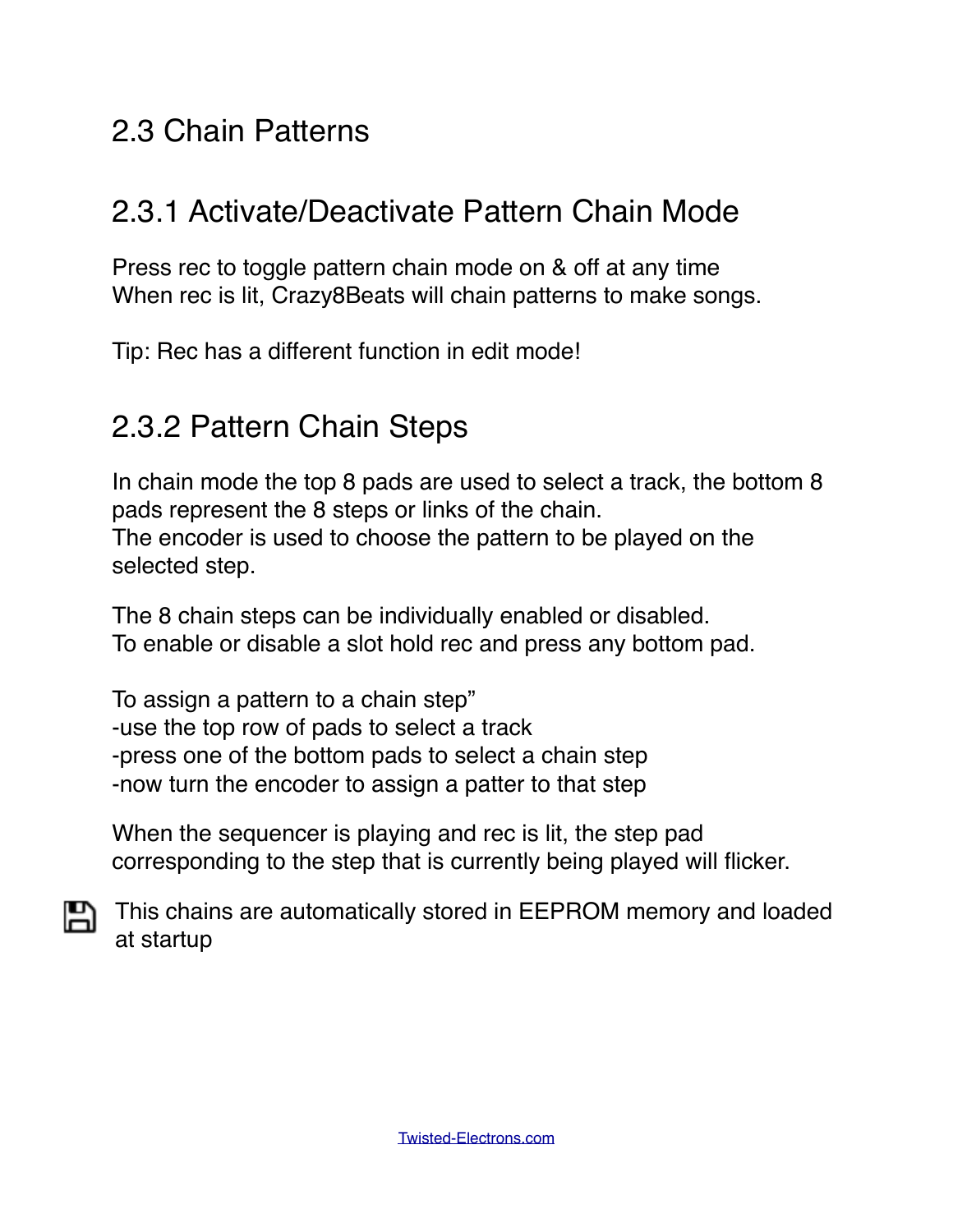#### 2.4 Skip or "Jump" to Step

Hold skip then press any pad to temporarily jump the sequencer to that step. When you release skip the sequencer will resume at the expected step

Tip: Skip has a different function in edit mode!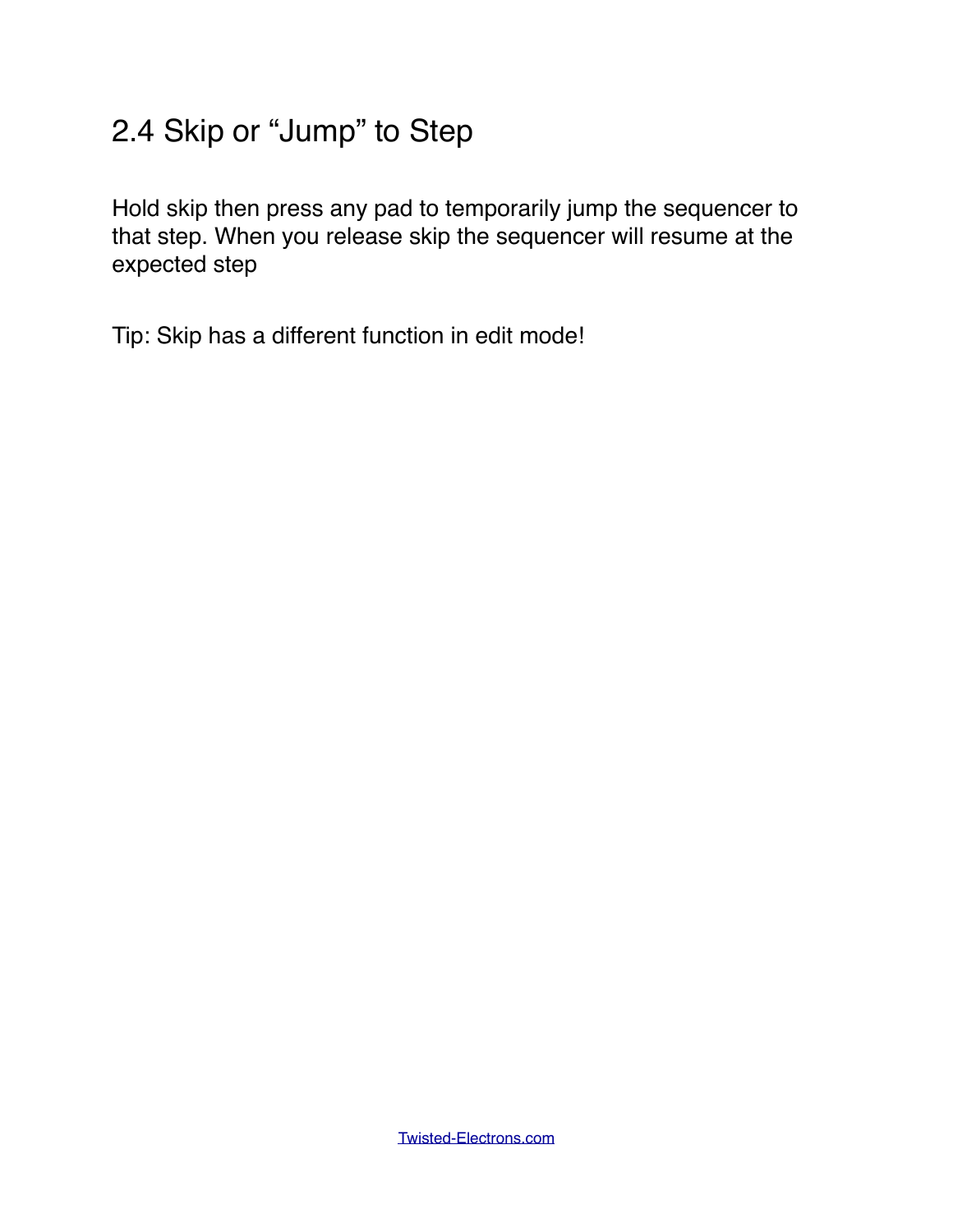### 3 EDIT MODE

Here we can edit the content of the patterns

#### 3.1 Enable & Disable Steps

Press any pad to enable or disable an individual step. To instantly enable or disable all steps of the pattern, hold shift first then press any pad.



#### 3.2 Live Recording Patterns

Press rec to arm the recorder. Now you can play the tracks using the pads. The recording is automatically quantized to the nearest step. To clear a recording hold shift and press the pad corresponding to the track you wish to erase. To clear all tracks at once hold shift and press rec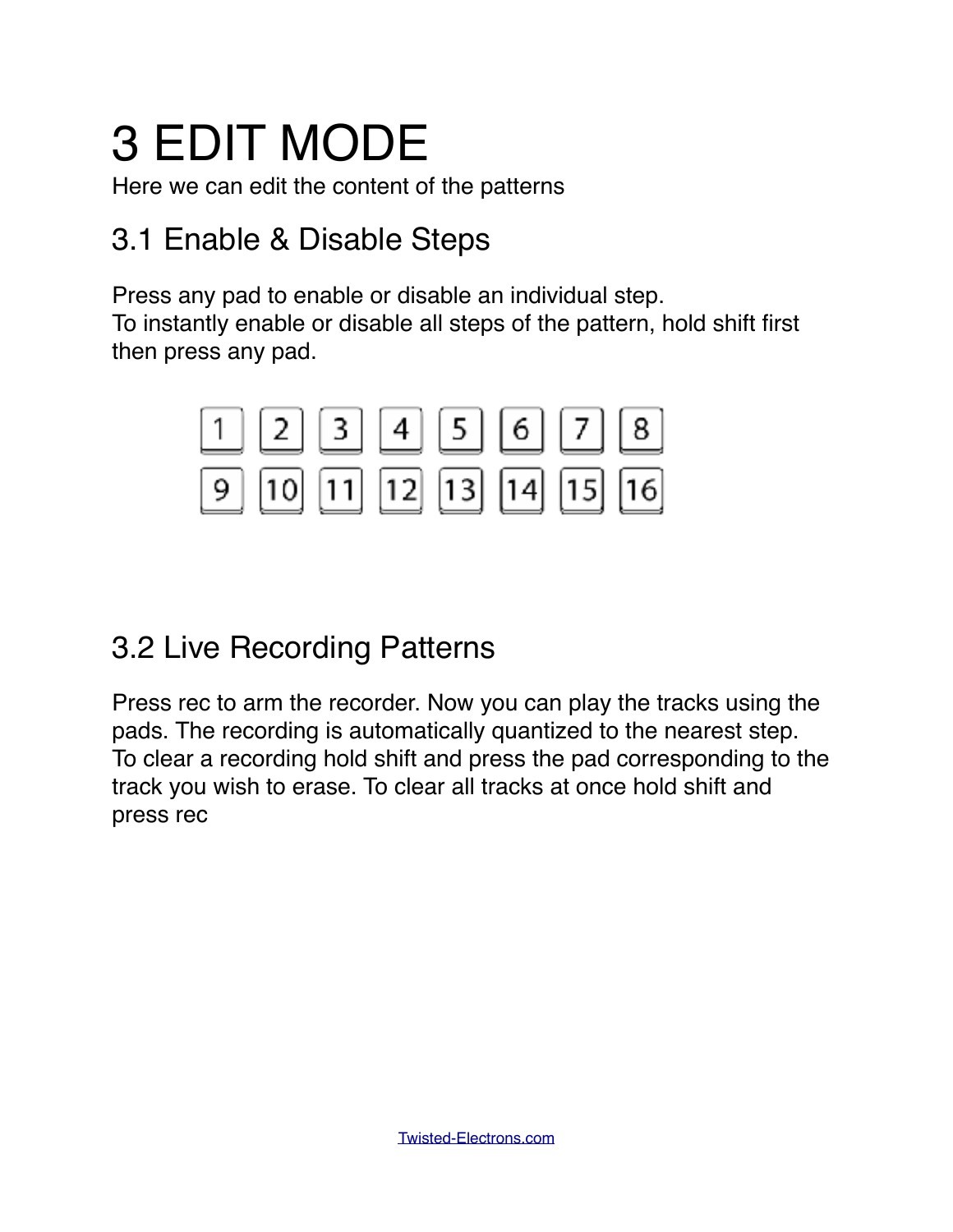#### 3.3 Setting Accent/Velocity/CC per Step

Depending on how the track is set up (see settings section) each step can send MIDI velocity, CC or both.

An equivalent Analog voltage is automatically sent out of accent jacks too.

You can set the accent amount in coarse and fine increments: To set the accent value of a step hold a pad and turn the rotary encoder. The top row of step LEDs indicates the coarse value (16 steps)

To fine-tune the accent, hold shift while turning the rotary encoder. The finer increments are displayed on the second row of step LEDs.

#### 3.4 Skip Steps

You can shorten patterns by skipping up to 15 steps.

Hold skip and press any pad to set the step to skip (lit pad=skipping step)

Tip: Skip has a different function in play mode!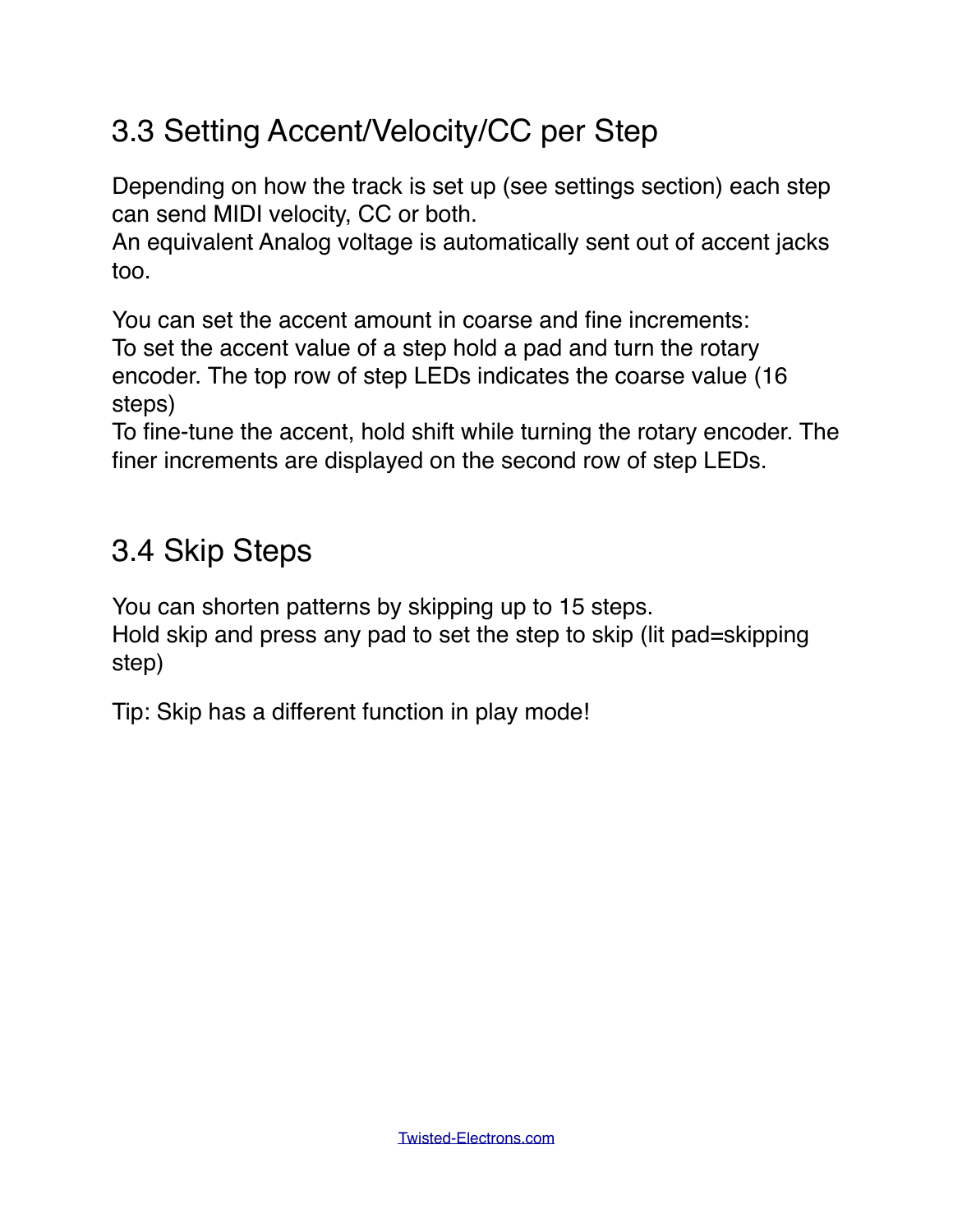### 4 TOOLS

There are 8 tools to manipulate our beat

Ω mode drill clear crazy rate swing copu paste

о

#### 4.1 Enable Toolbar

Press the tool button to enable the toolbar. It can be enabled in either modes and will override the 16 pads.

Now that the toolbar is active, select a tool by pressing pads 1 through 8



The bottom row of 8 pads apply the tools to tracks 1 to 8 respectively see the next sections for details.

[Twisted-Electrons.com](http://Twisted-Electrons.com)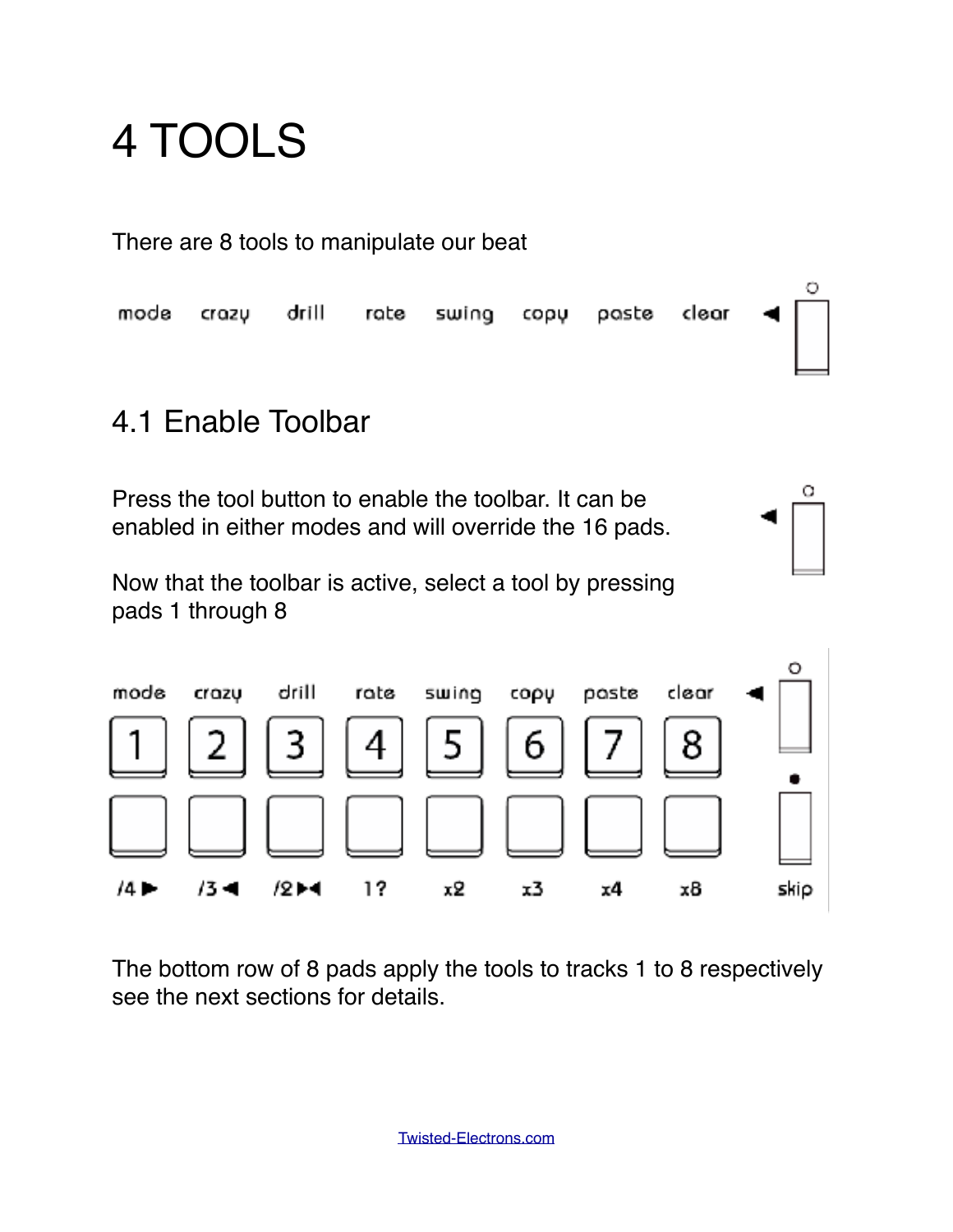#### 4.2 Play Modes (Direction)

Each track can play in 4 directions. Press bottom pads 1 through 4 to change modes of the selected track.

Hold shift to change the mode of all tracks at once.

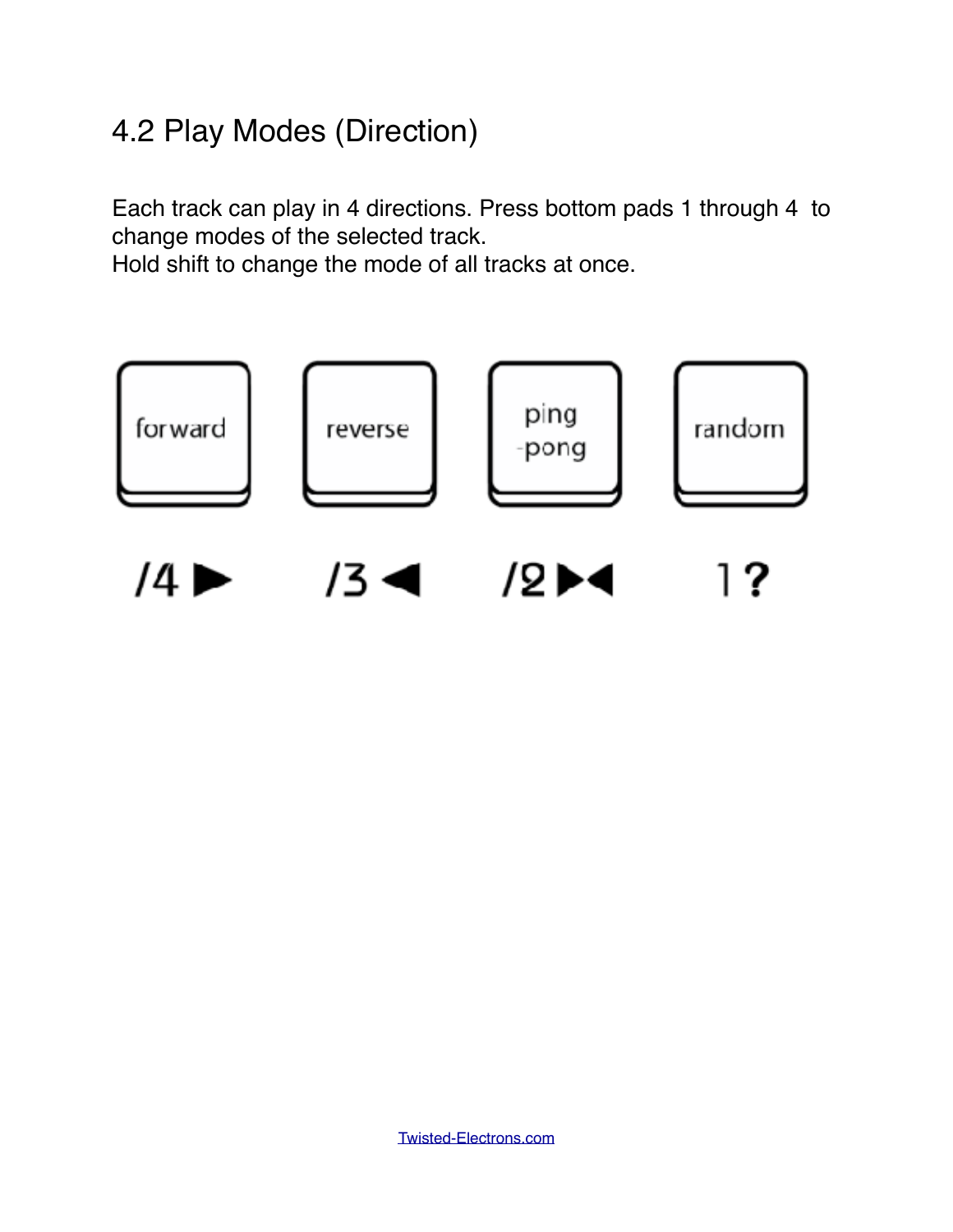#### 4.3 Crazy

The crazy function can either adds some randomness or improvisation to your pattern.



1-4 reduce the probability of the step being triggered.

Pad 5 is normal, the pattern is unaffected

Pads 6 to 8 enable remixing of your patterns.

As you dial up the crazy, the sequencer is more and more likely to play snippets of other patterns at random.

Press lower pads 1 to 8 to input the crazy amount of the selected track.

Hold shift to apply that amount to all tracks at once

#### 4.4 Drill

Hold Drill to program on which steps the drill will work by toggling bottom pads on or off. Release Drill to confirm.

Hold a bottom pad to rapidly repeat the corresponding track for a drill effect. The rotary encoder sets the repeat rate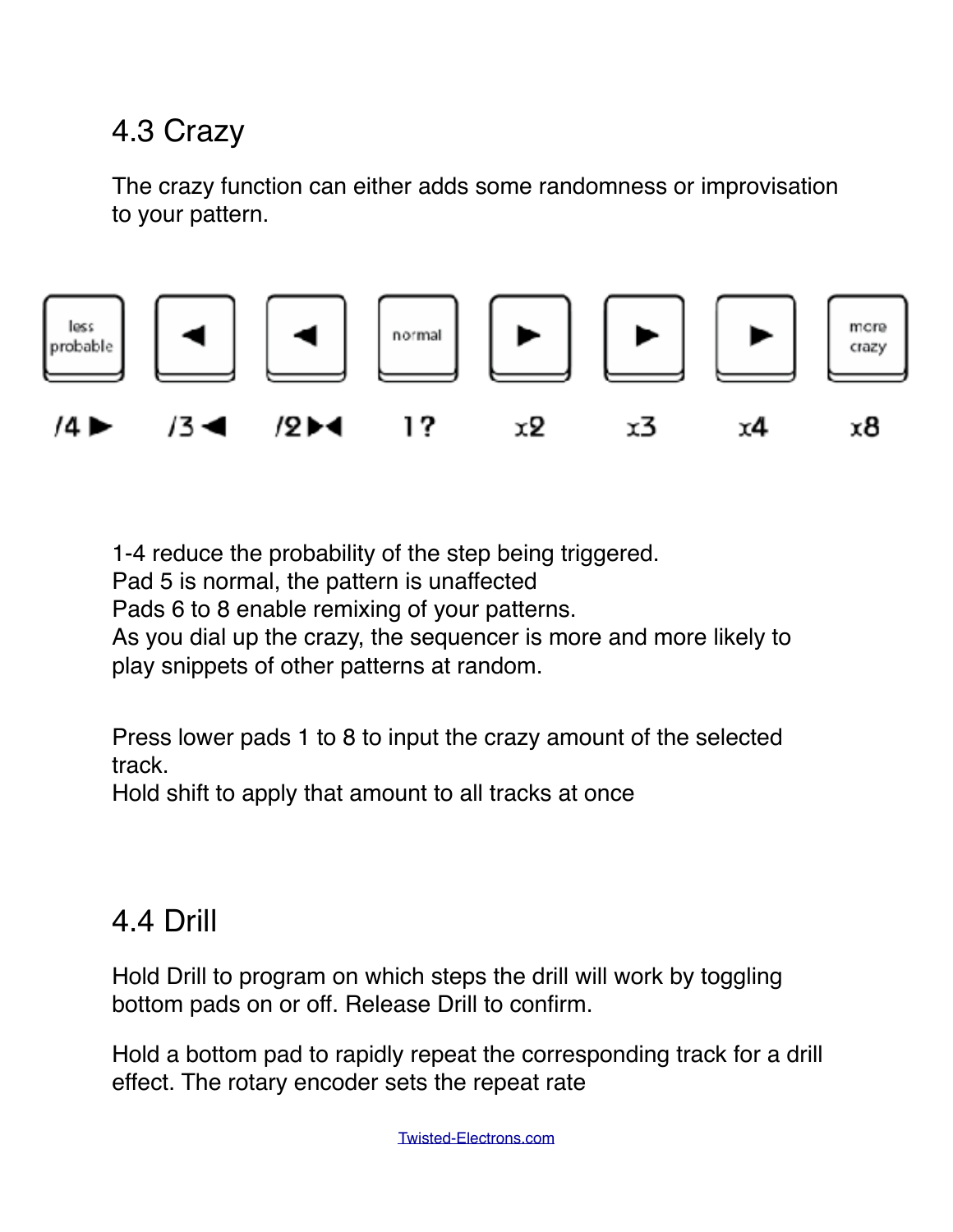#### 4.5 Rate

Each track can run at different speeds. Press a lower pad to change the speed of the selected track.

Hold shift to change the rate of all tracks at once.



#### 4.6 Swing

You can add swing to any track using pads 1 to 8. Hold shift at the same time to apply swing to all tracks at once.

#### 4.7 Copy

In copy mode, press a lower pad to copy its corresponding track to the memory clipboard.

Hold shift and press the 6th upper pad (copy) to copy all tracks to the memory clipboard at once.

Tip: Accents are copied too.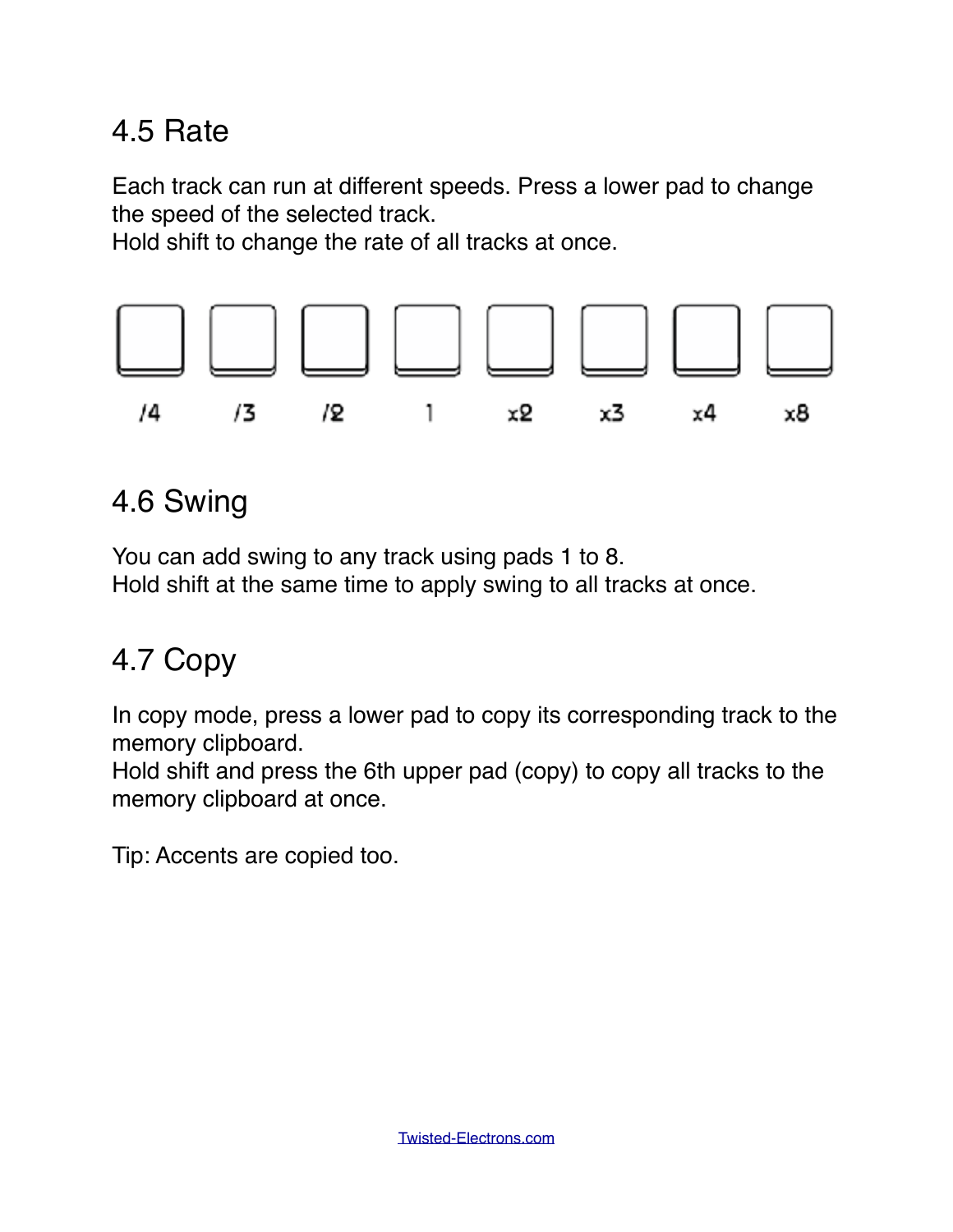#### 4.8 Paste

In paste mode, press a lower pad to paste its corresponding track from the memory clipboard.

Hold shift and press the 7th upper pad (paste) to paste all tracks from the memory clipboard at once.

Tip: Accents are pasted too.

#### 4.7 Clear

In clear mode, press a lower pad to clear it.

Hold shift and press the 8th upper pad (clear) to clear all tracks at once.

Tip: Accents are cleared too.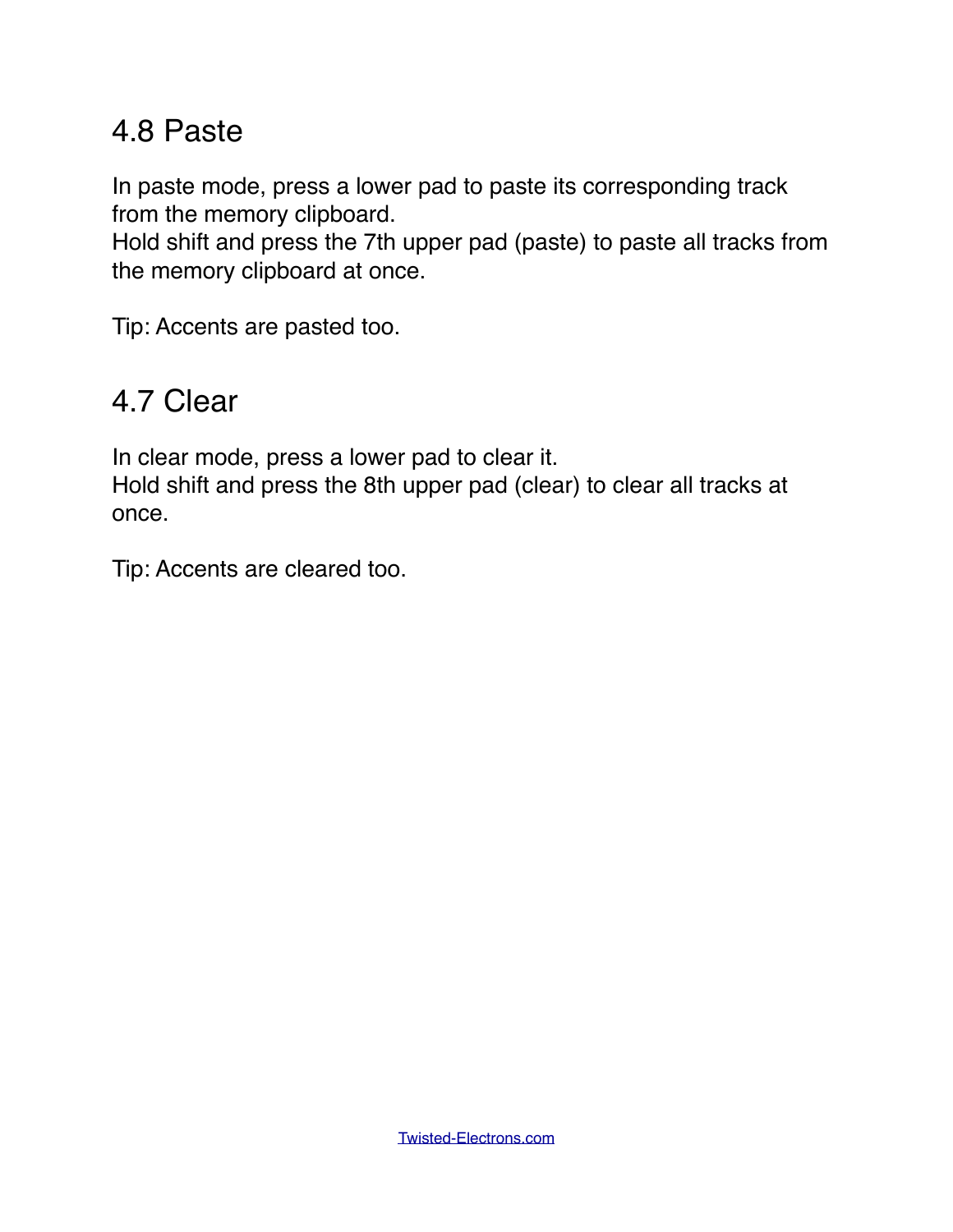### 5 SETTINGS

The settings mode allows us to set the MIDI notes and MIDI channels of each track, and whether a step sends MIDI velocity, MIDI Control Change, both or neither.

To access the settings mode hold shift then the encoder down and keep both held for 4 seconds. To exit settings mode press the encoder down.

#### 5.2 Setting MIDI Notes of a track

Each of the 8 tracks output 2 MIDI notes of your choice. The notes can be different on both of the 2 MIDI ports.

The default notes are the following (same on both MIDI ports):

36 - C2 - Kick 38 - D2 - Snare 43 - G2 - Lo Tom 50 - D3 - Hi Tom 42 - F#2 - Closed Hat 46 - A#2 - Open Hat 39 - D#2 - Clap 49 - C#3 - Crash

MIDI notes are defined by playing a note into Crazy8Beats via the MIDI input. You can use a MIDI sequencer, keyboard or computer to set the notes. In this example we'll use a MIDI keyboard connected to the Crazy8Beats MIDI input.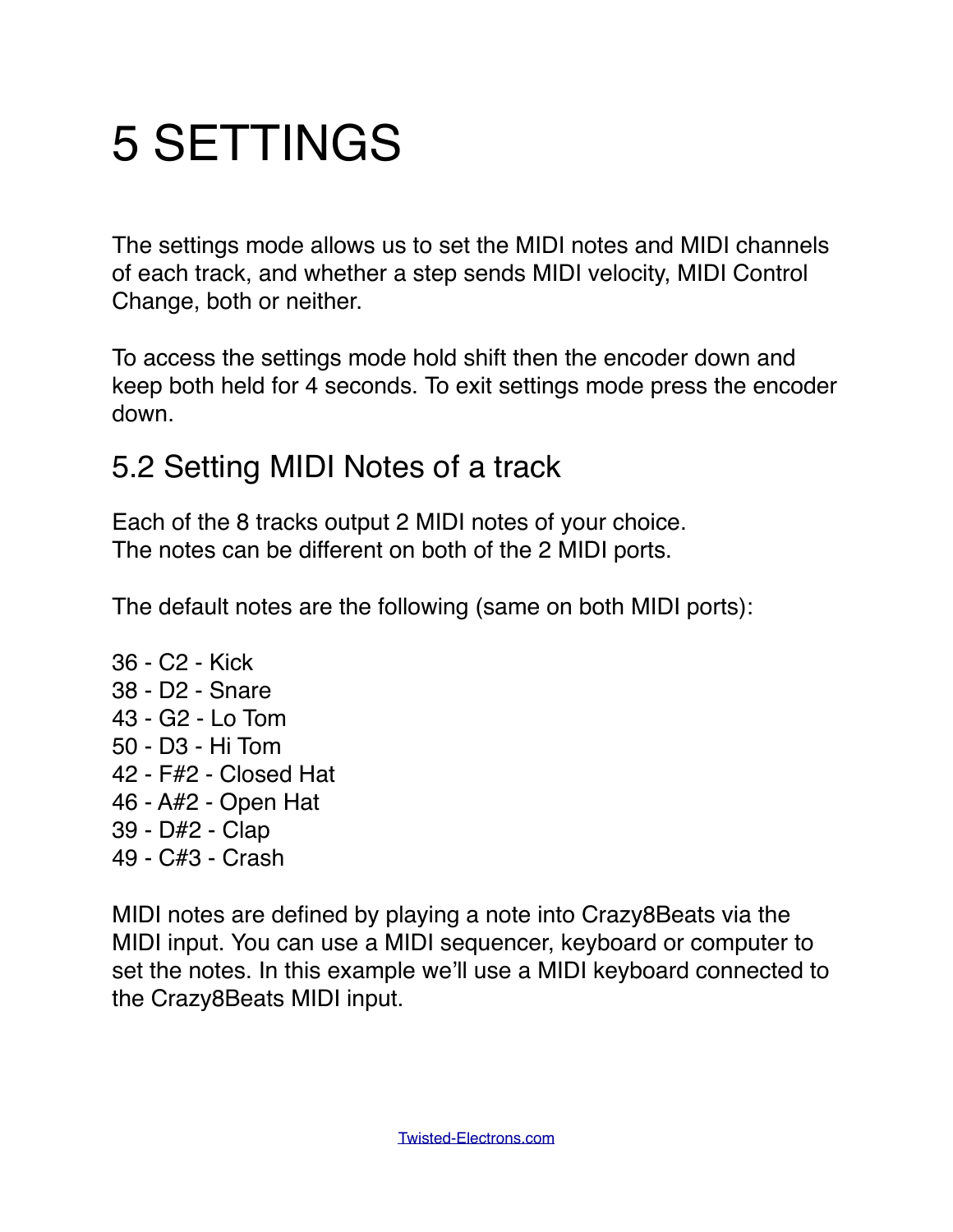• To select the track you wish to configure, press a corresponding pad.

The upper row selects tracks 1 to 8 of MIDI port 1. The lower row selects tracks 1 to 8 of MIDI port 2.

• Now play a MIDI key on your MIDI keyboard, the selected track will now play this note when triggered.

Note: the MIDI channel will also be captured and displayed on the top row of step LEDs. Refer to section 5.5 to learn how to change the MIDI channel only.

#### 5.3 Enabling Velocity, MIDI CC

Each track can send variable MIDI velocity, or a MIDI CC of your choice, both or neither.

• To select the track you wish to configure, press a corresponding pad.

The upper row selects tracks 1 to 8 of MIDI port 1. The lower row selects tracks 1 to 8 of MIDI port 2.

- The run button enables/disables velocity, indicated by the LED above the button
- The rec button enables/disables CC, indicated by the LED above the button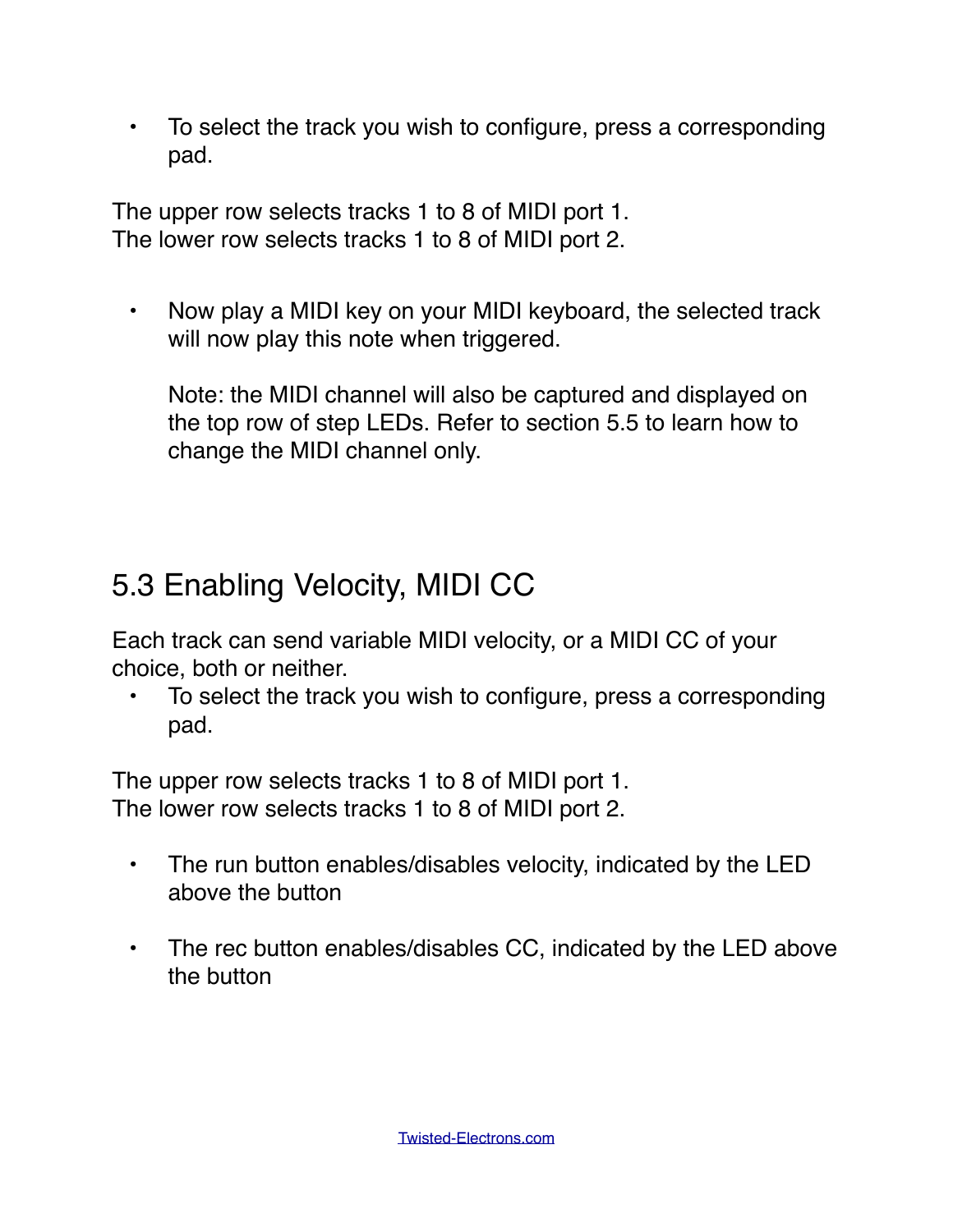#### 5.4 Setting the MIDI CC number of a track

• To select the track you wish to configure, press a corresponding pad.

The upper row selects tracks 1 to 8 of MIDI port 1. The lower row selects tracks 1 to 8 of MIDI port 2.

• Now a move a fader on your MIDI keyboard to send Crazy8Beats a MIDI CC message, the selected track will now transmit the same CC number when CC is enabled.

#### 5.5 Setting the MIDI output channel of each pad

- Press any pad to select a channel. Top row is channels 1-8 of port1, bottom row is channels 1-8 of port2
- Now turn the rotary encoder to set the MIDI output channel. The top row of step LEDs indicates the channel (1 to 16)